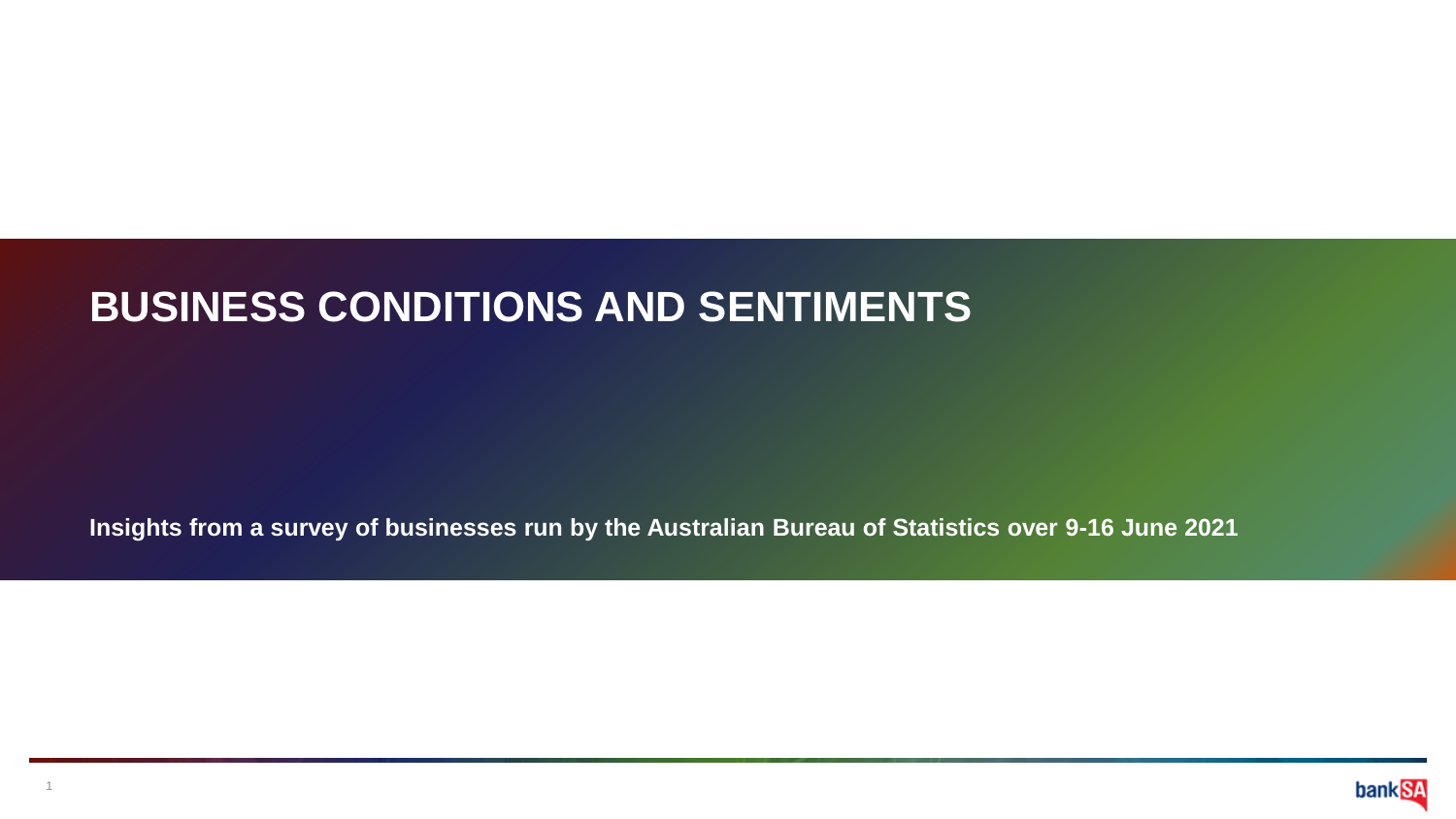# **CONTENTS**

|           |                                                       | <b>Pages</b> |
|-----------|-------------------------------------------------------|--------------|
|           | • Summary                                             | 3            |
|           | • Revenues Recovery                                   | 4            |
|           | • Ability by Businesses to Meet Financial Commitments | $5 - 6$      |
|           | • Employment & Staff Shortages                        | $7 - 15$     |
|           | • Survey Details                                      | 16           |
| $\bullet$ | Contacts                                              | 17           |
| $\bullet$ | <b>Disclaimer</b>                                     | 18           |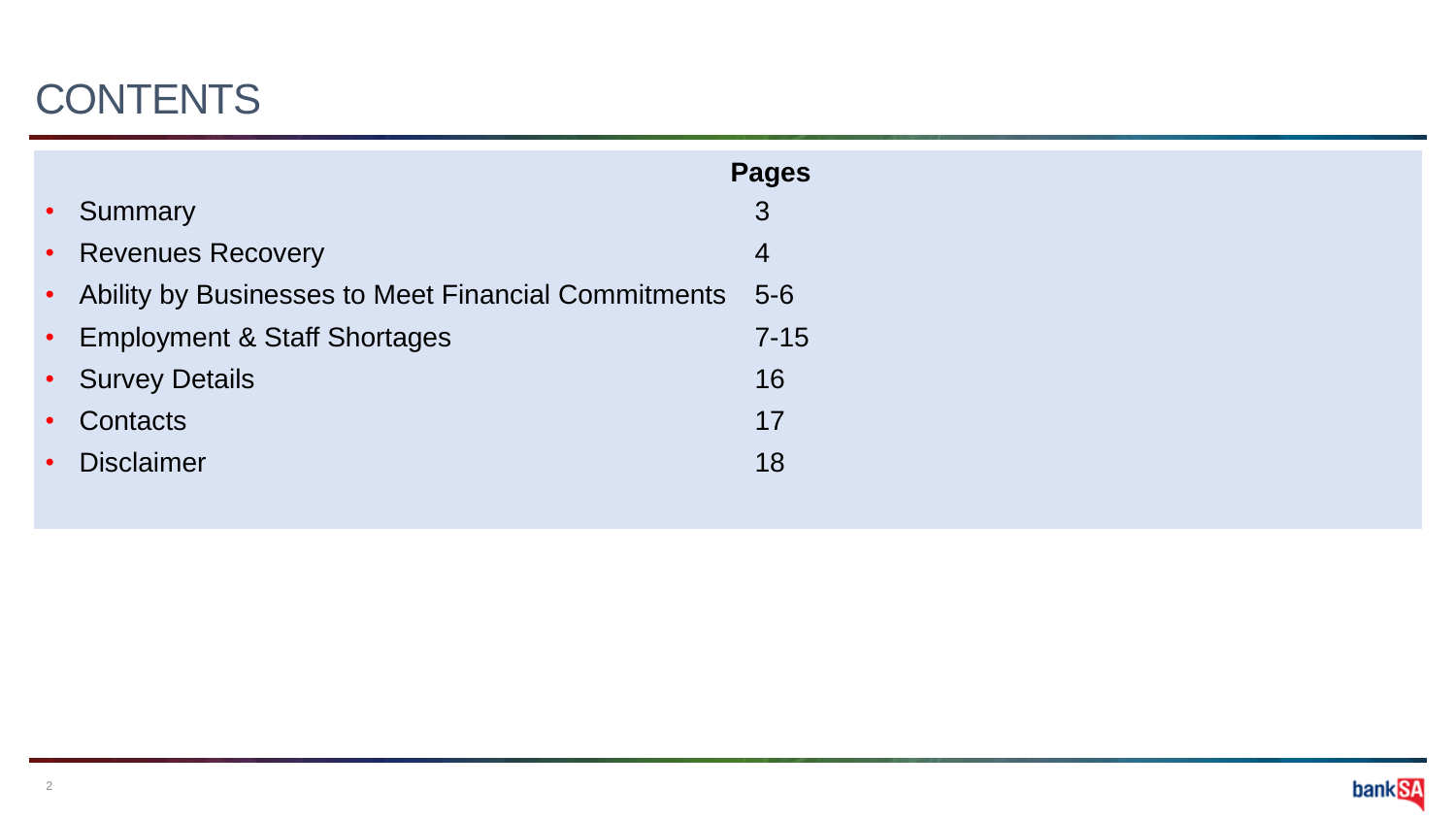# **SUMMARY**

- More businesses have reported an improvement in revenues since the height of the pandemic, although the recent lockdown in Victoria caused some disruption in the June data.
- More businesses are also finding it easier to meet their financial commitments. Indeed, 41% of businesses expect it to be easy or very easy to meet their financial commitments over the next three months, which is a vast improvement from last year.
- The strength in revenues and improved ability to meet financial commitments reflects the rapid economic recovery, as well as elevated consumer and business confidence.
- The survey also suggests the jobs market will tighten further with 8% of businesses reporting a rise in the number of employees and 11% of businesses expecting to lift staffing levels next month.
- Reports of labour shortages and difficulties in finding suitable labour have also become louder. These reports echo what we are also hearing from many of our business customers.
- In June,19% of employing businesses reported that they did not have enough employees based on current operations, up from 12% three months ago. There are also 27% of businesses in June reporting they were having difficulty finding suitable staff to fill jobs.
- A high share of businesses surveyed (74%) said there was a lack of job applicants.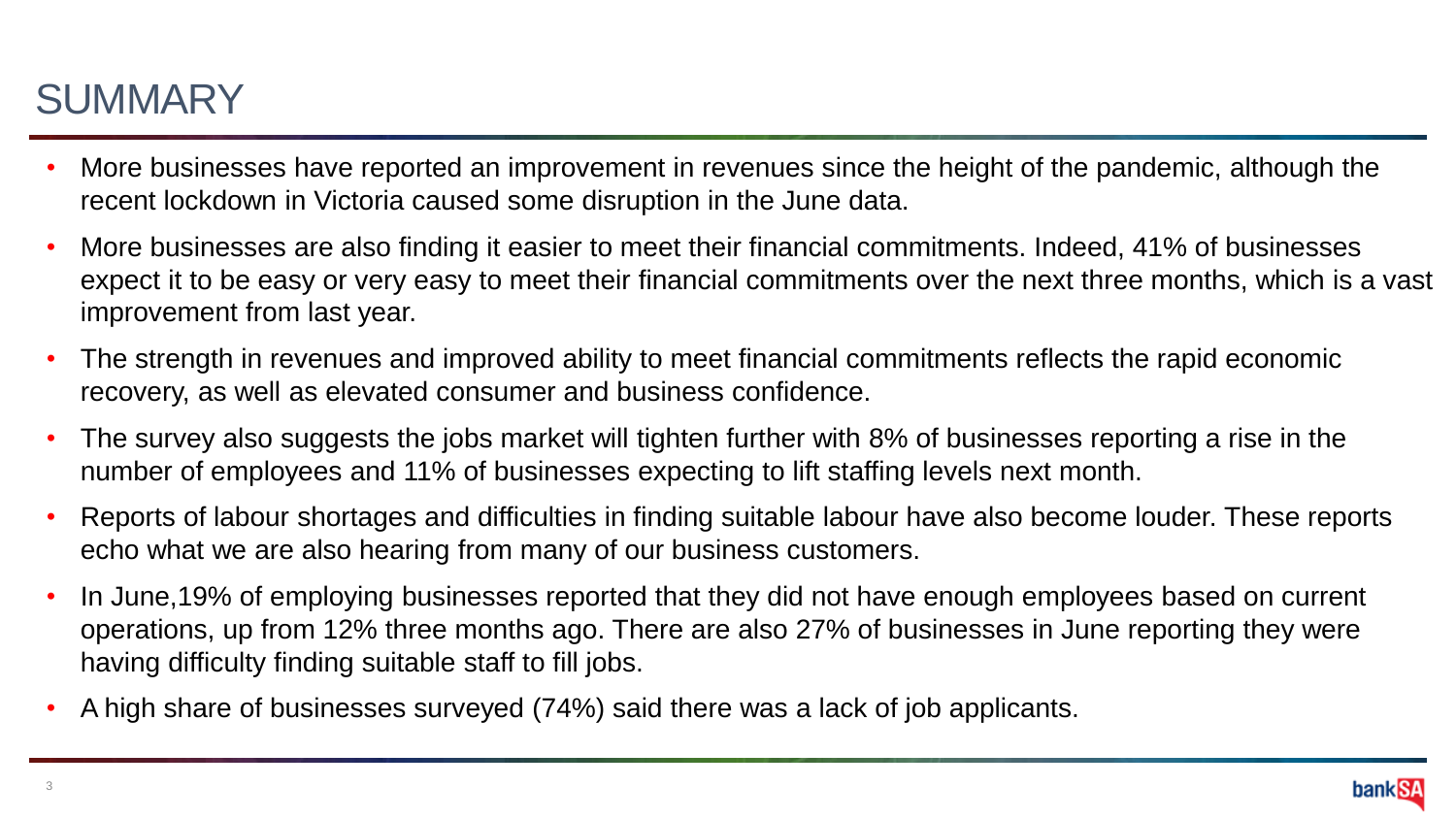#### REVENUES RECOVERY CONTINUES BUT STUMBLES ON VIC LOCKDOWN





(a) Proportions are of all businesses.

(b) Businesses reported changes over the last month.

- Conditions for revenue have continued to improve in the latest survey of businesses.
- The improvement reflects the continued economic recovery.
- In June 2020, 24% of businesses reported a fall in revenue compared with nearly half of businesses in July 2020.
- However, monthly revenue data shows weakness between May and June 2021; a higher proportion of businesses reported decreased revenue and a lower proportion reported increased revenue. The Victorian lockdown impacted Victorian businesses and businesses in other states.

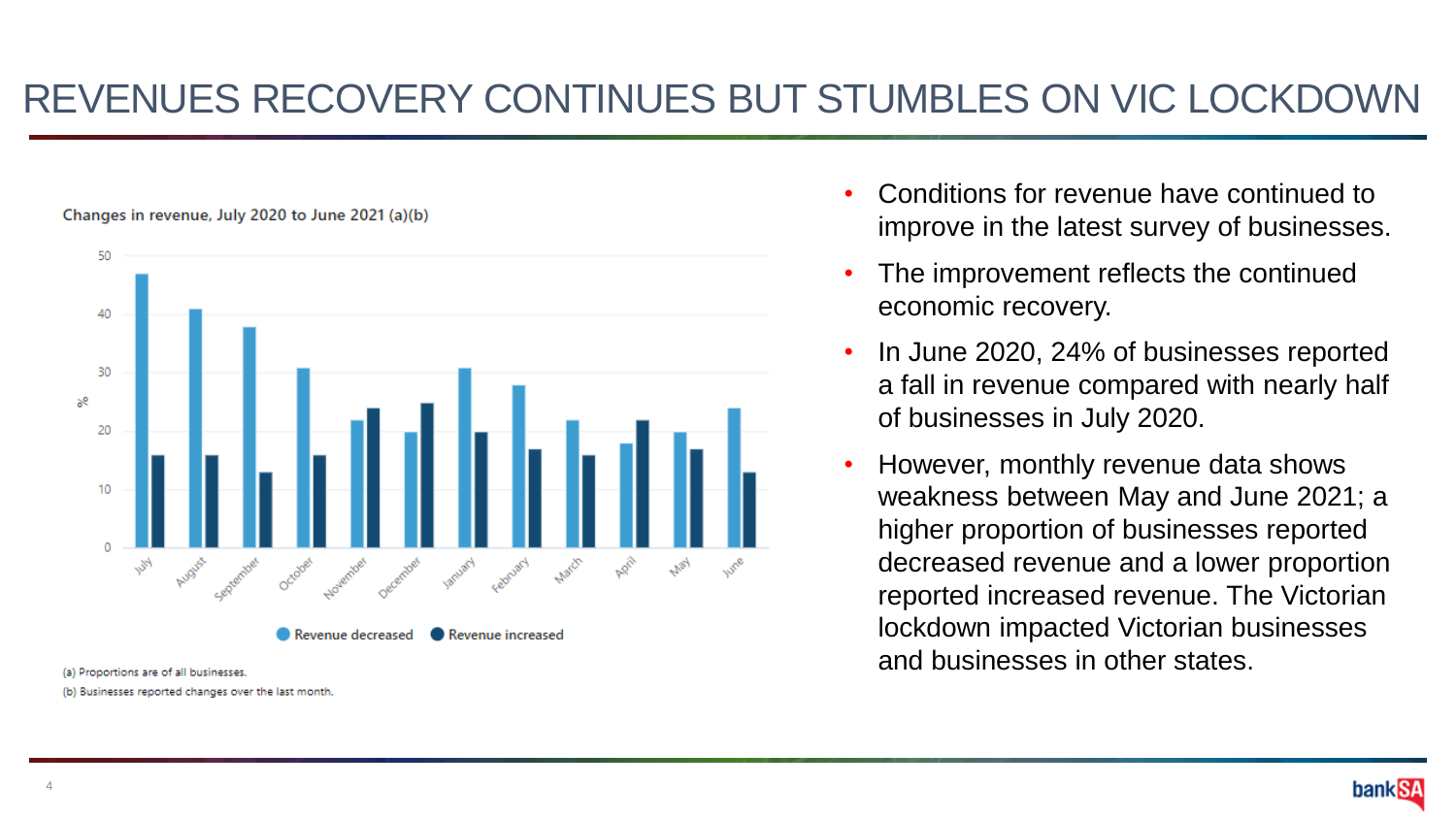Business ability to meet financial commitments over the next three months, August 2020, March 2021 and June 2021 (a)(b)



- In June, 41% of businesses expect it to be easy or very easy to meet their financial commitments over the next three months. This is a vast improvement from 23% recorded in August 2020.
- The survey also reveals that a greater share of small businesses are finding financing commitments easier (compared to medium and larger sized businesses).

(a) Proportions are of all businesses

(b) The sum of the component items does not equal 100% because businesses could respond 'Don't know' or 'Not applicable'.

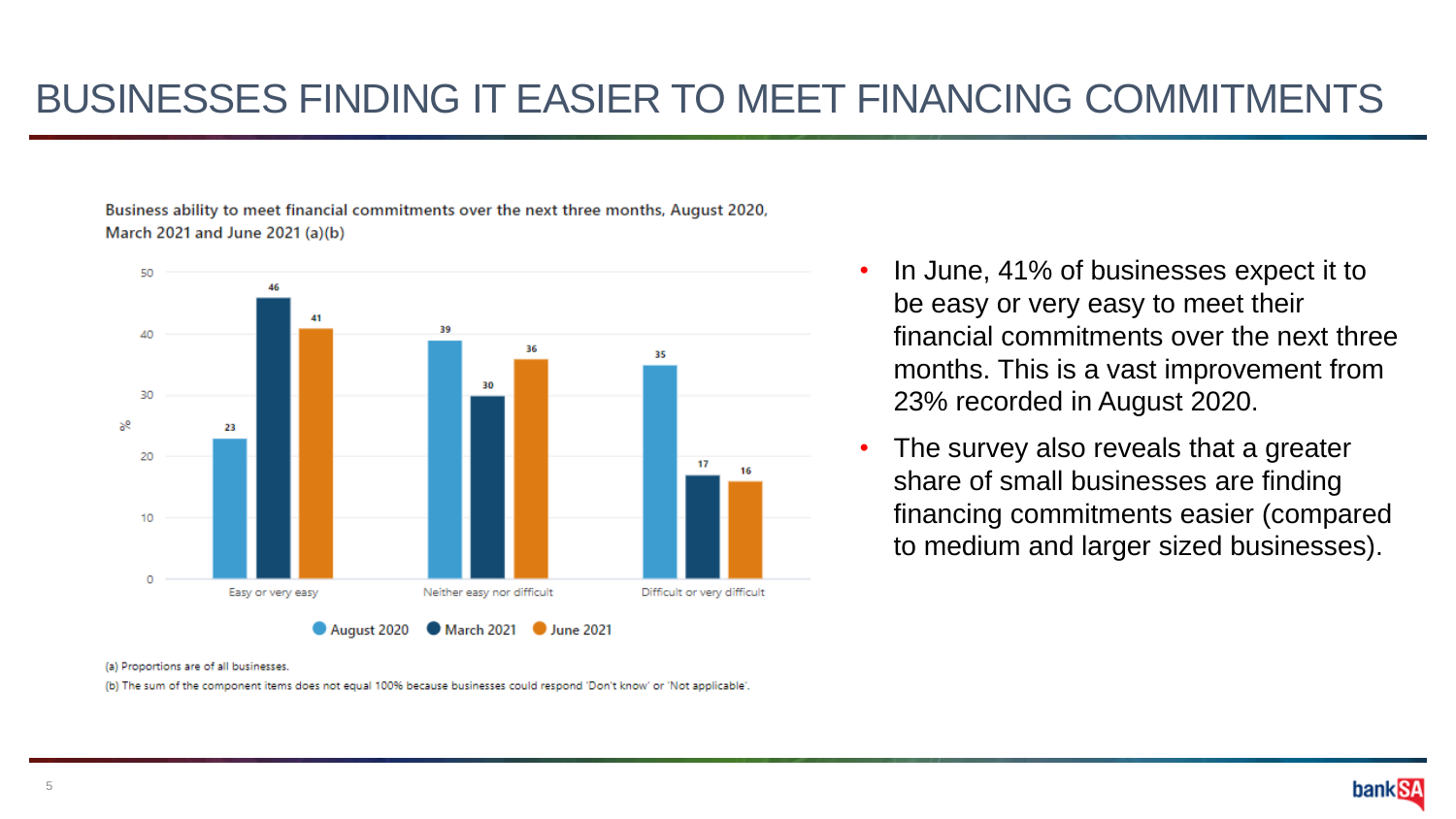Business ability to meet financial commitments over the next three months. by top industries (a)



- Those businesses that found it easier to meet financial commitments over the next three months are in financial & insurance services (56% of all businesses) whilst the industry that was likely to find it hardest was arts & recreation services (37%).
- Indeed, the industry breakdown reflects economic activity across industries. Those industries finding it harder are also most impacted by the closure of international borders and virus-related restrictions.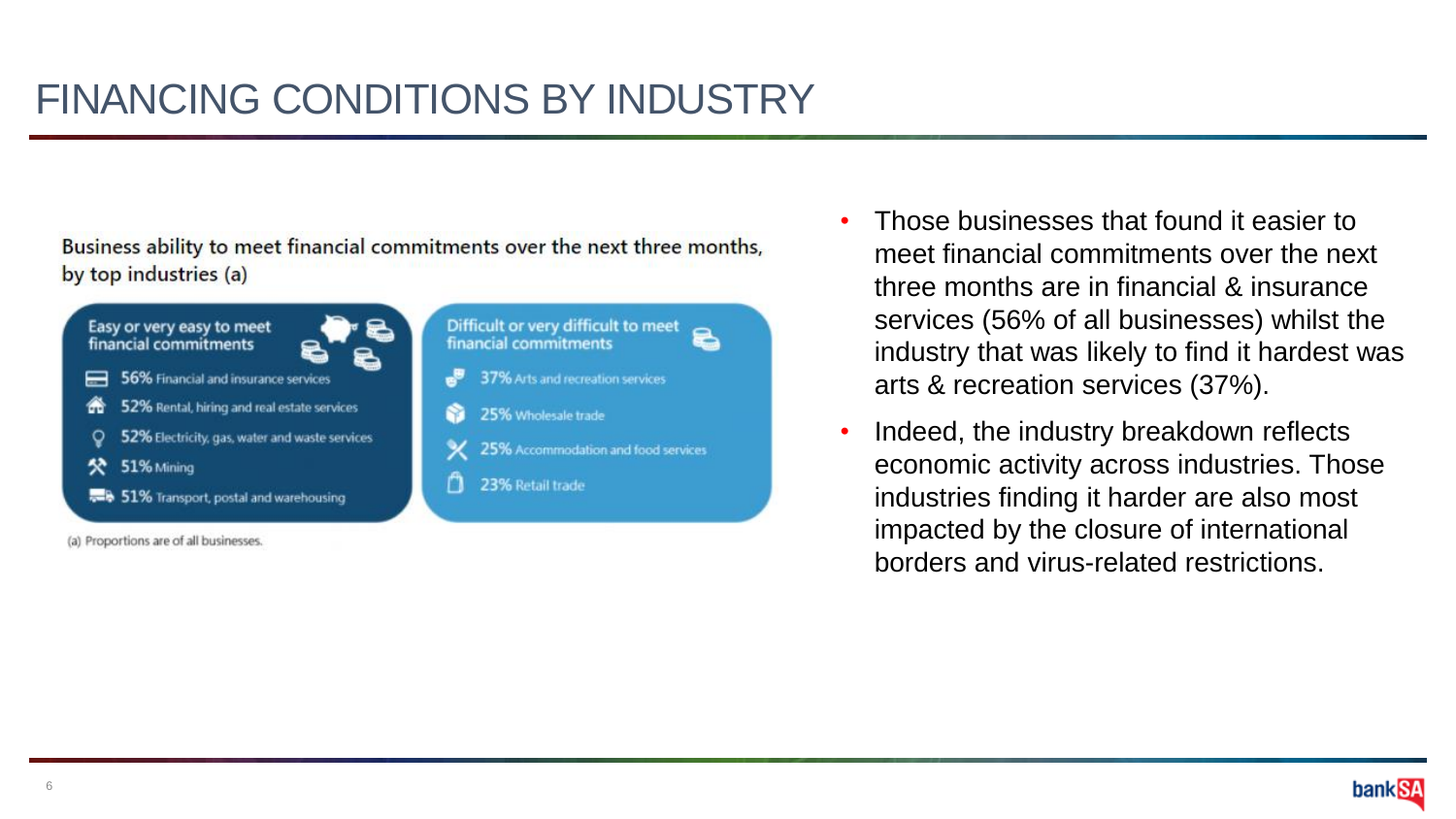## EMPLOYMENT

Proportion of businesses that reported an actual and expected increase in number of employees, July 2020 to June 2021 (a)



- (b) Businesses reported changes over the last month.
- (c) Expectations for the indicated month as reported by businesses in the previous month of collection
- In June, 8% of businesses reported an increase in their number of employees.
- Furthermore, 11% of businesses are expecting an increase in their number of employees in July.
- Separate data from the Australian Bureau of Statistics showed that jobs grew by a 115.2k in May and the unemployment rate fell to its pre-pandemic level of 5.1%.
- We expect the unemployment rate is likely to have a '4' in front this year and that full employment will be reached faster than the Reserve Bank has forecast.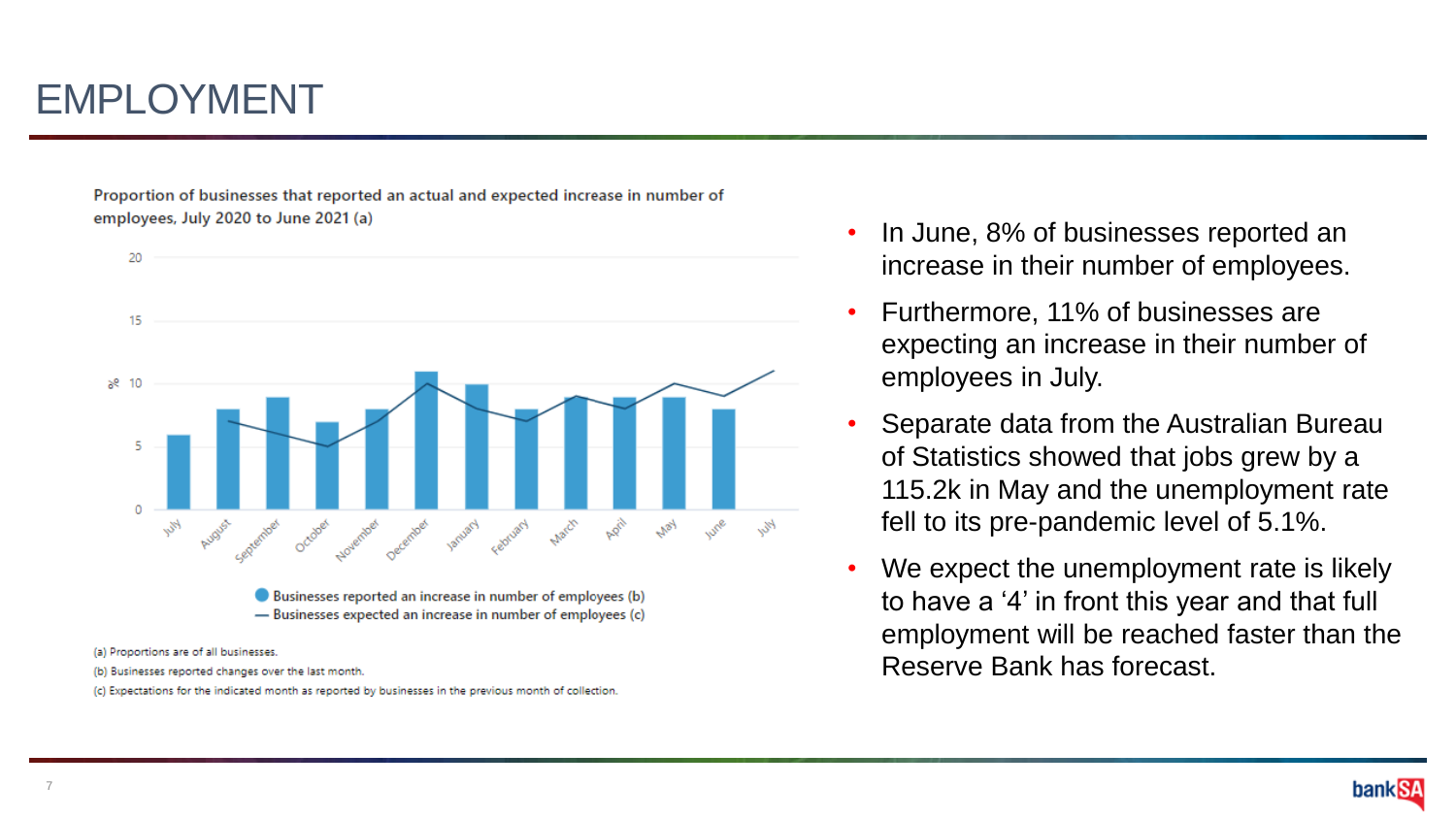## REPORTS OF STAFF SHORTAGES GETTING LOUDER



Businesses that do not have a sufficient number of employees (a)

Businesses that do not have a sufficient number of employees

(a) Proportions are of employing businesses.

- In June,19% of employing businesses reported that they did not have enough employees based on current operations.
- This share has is higher than the 12% recorded in March 2021 and the 15% in December 2020.
- Businesses in construction (29%) and retailing (27%) were the most likely to report staff shortages.
- Closed international borders are one of the factors exacerbating the difficulty in finding labour and the right type of labour.

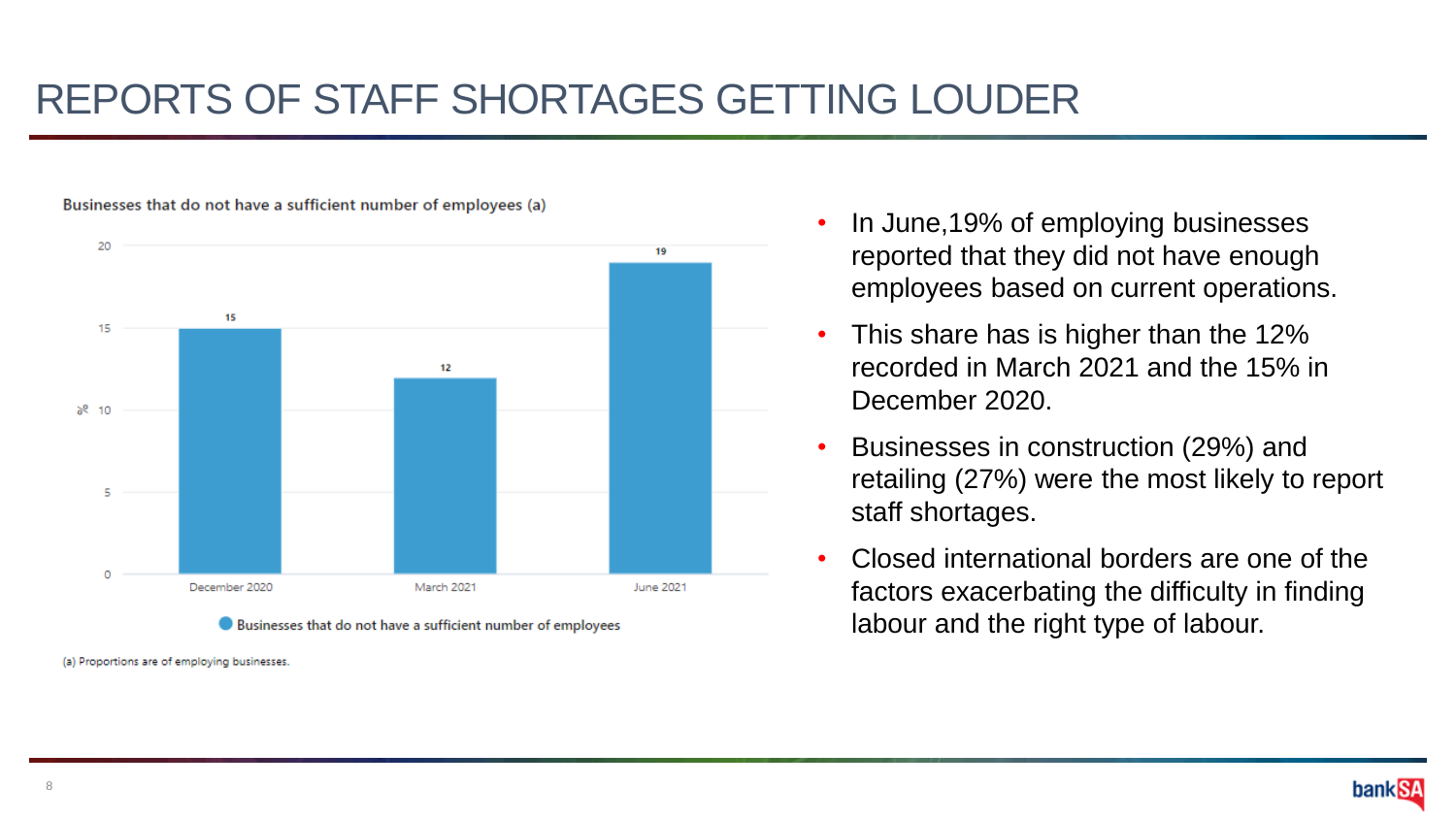### FACTORS DRIVING THE LABOUR SQUEEZE

Factors influencing number of employees for businesses with insufficient staff, by employment  $size(a)(b)$ 



(a) Proportions are of employing businesses with an insufficient number of employees. (b) Businesses could select more than one response

- The 19% of businesses that are experiencing labour shortages provided the top reasons for these shortages. They were:
	- inability to find suitable staff (57%);
	- affordability of additional staff (48%);
	- uncertainty due to COVID-19 (42%);
	- availability of existing employees to work (34%);
	- domestic border closures (19%);
	- difficulty retaining staff (19%); and
	- international border closures (18%).

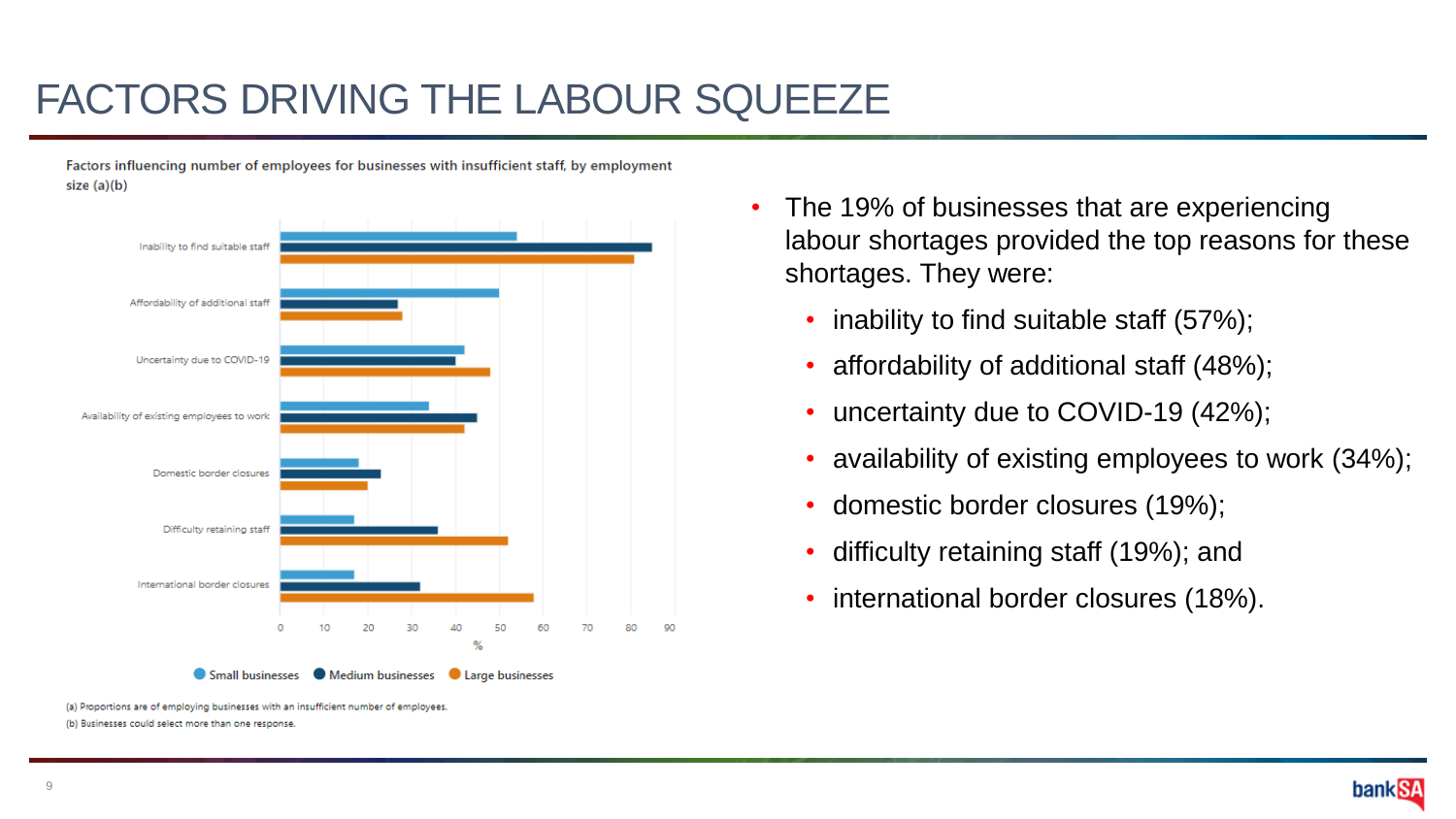#### DIFFICULTIES IN FINDING THE 'RIGHT' TYPE OF LABOUR

Whether businesses were having difficulty finding suitable staff, by employment size (a)(b)



(a) Proportions are of employing businesses.

(b) The sum of the components may not equal 100% due to rounding.

- Whilst 19% of businesses are reporting labour shortages, there are also 27% of businesses reporting they were having difficulty finding suitable staff to fill jobs.
- Medium (45%) and large businesses (43%) were more likely to report they were having difficulty finding suitable staff, compared to small businesses (26%).

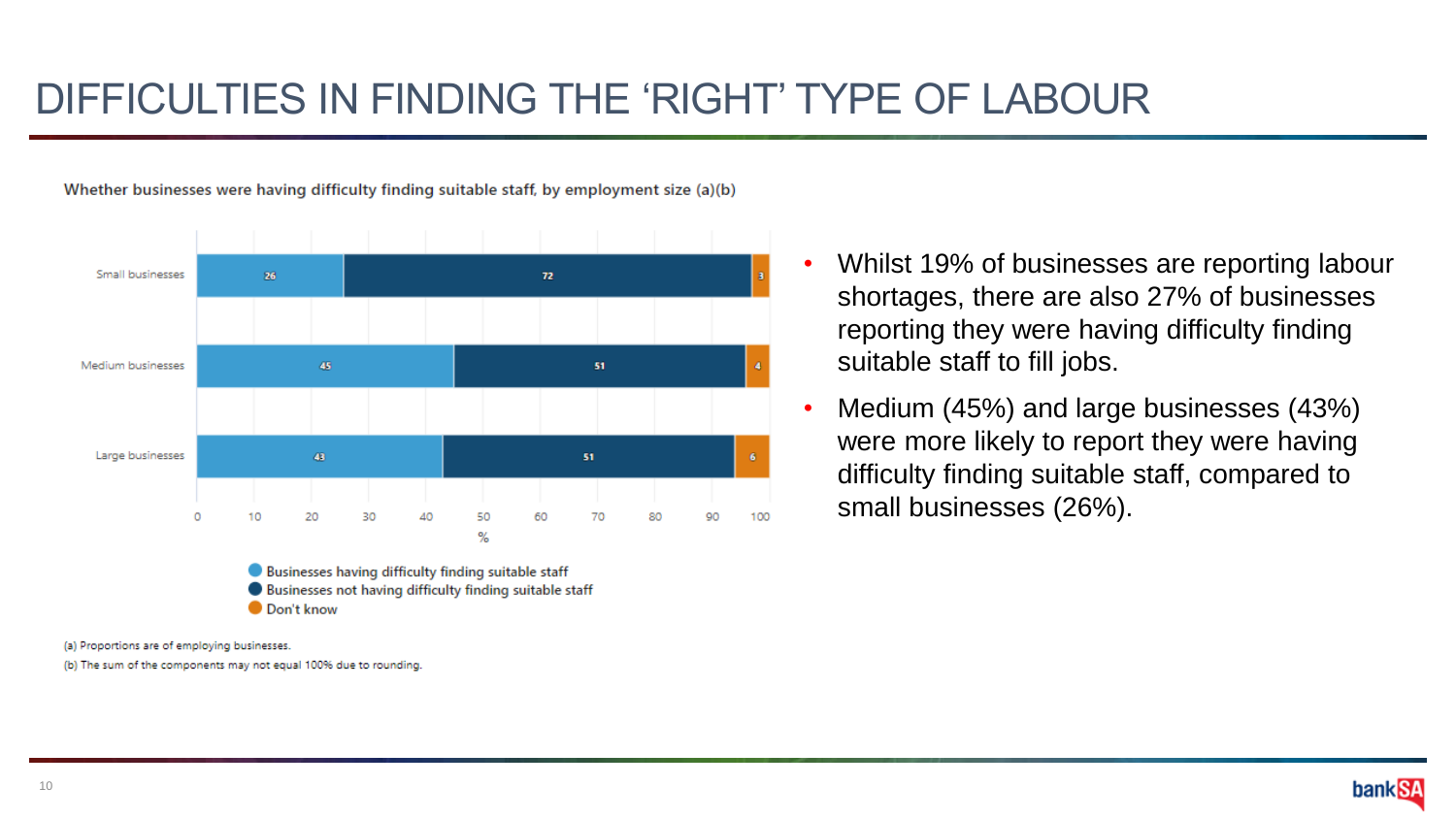### DIFFICULTY FINDING SUITABLE STAFF BY INDUSTRY

#### Businesses having difficulty finding suitable staff, by industry (a)(b)





- Businesses in accommodation and food services (38%) were the most likely to report they were having difficulty finding suitable staff to fill jobs.
- At the other end of the spectrum, retailing finds it easier to find the right type or suitable type of labour.

(a) Proportions are of employing businesses

(b) Includes repair and maintenance, personal (e.g. hairdressers) and other services.

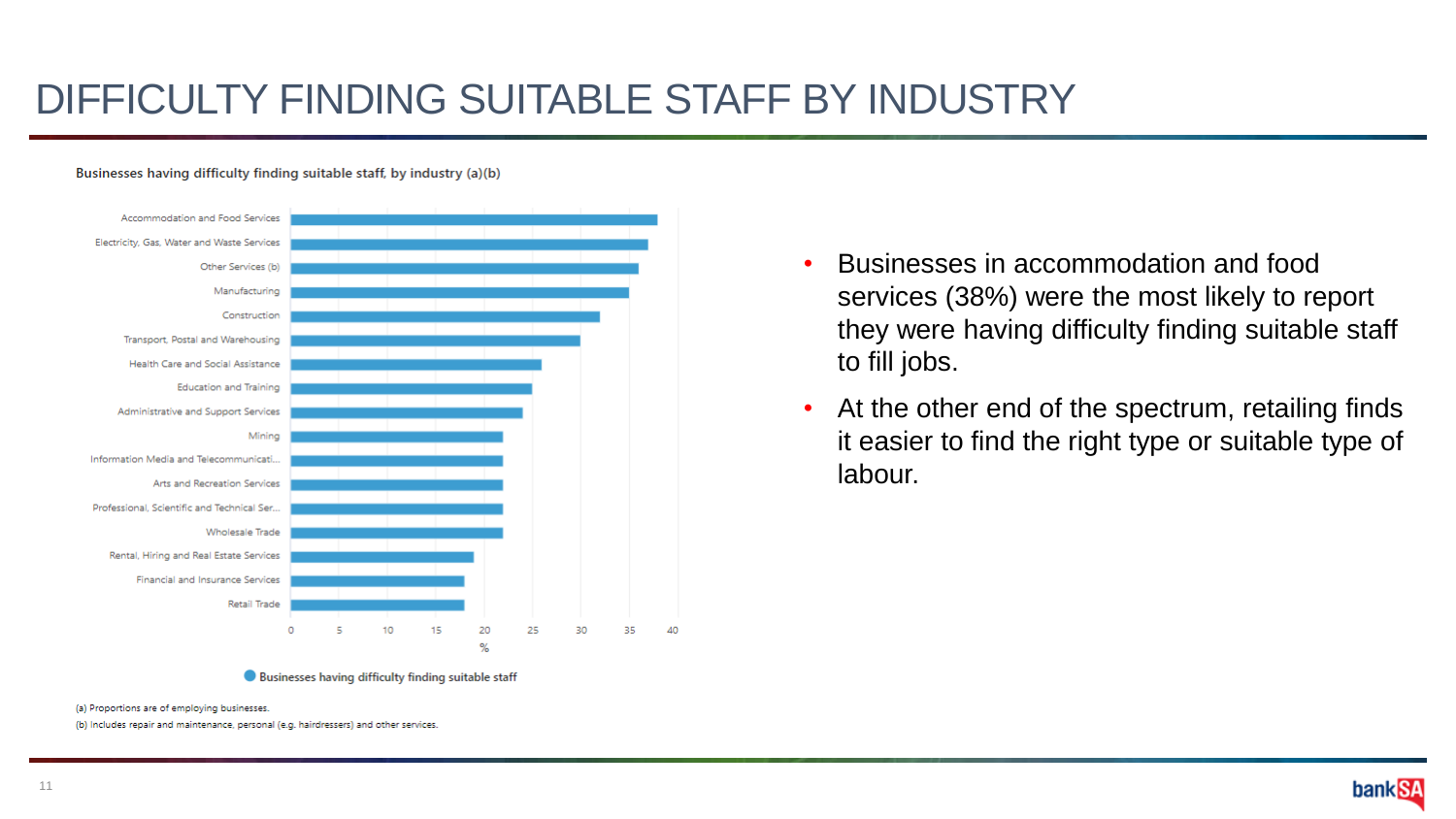#### DIFFICULTIES IN FINDING THE 'RIGHT' TYPE OF LABOUR



- The 27% of employing businesses that reported they were having difficulty finding suitable staff provided comments on the types of jobs they were having difficulty filling.
- The following word cloud presents the types of jobs reported by these businesses.
- The more common responses are bigger and bolder. These included hospitality workers, salespersons, drivers and managers.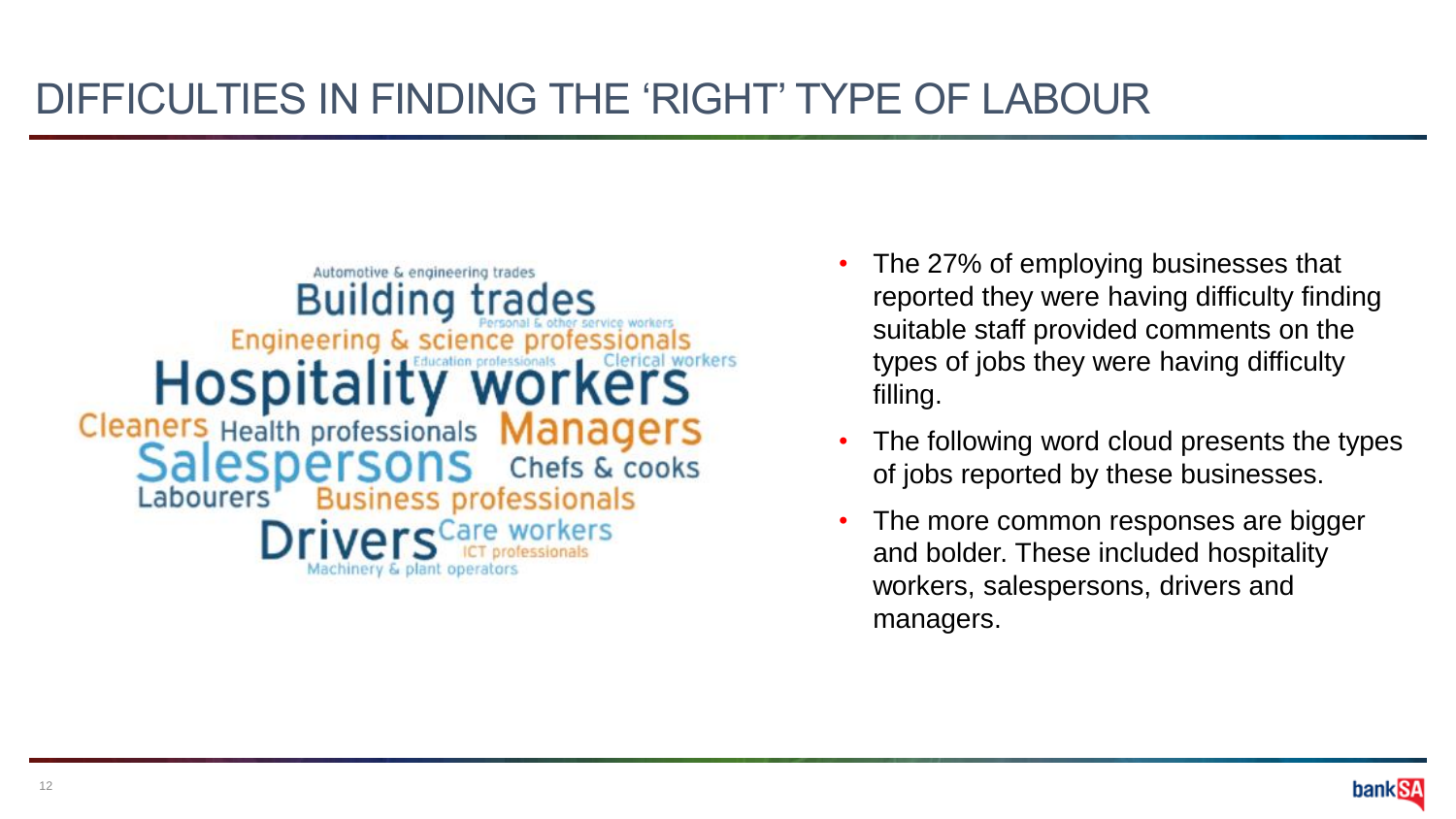#### FACTORS IMPACTING BUSINESSES FINDING SUITABLE STAFF

#### Factors impacting ability to find suitable staff (a)(b)



(b) Businesses could select more than one response.

(c) For example, permanent, temporary, casual, full-time, part-time.

(d) For example, working conditions of the job, leave entitlements, flexible working arrangements, superannuation.

#### Factors impacting ability to find suitable staff, by employment size (a)(b)

|                                                                           | Small<br>businesses | <b>Medium</b><br>businesses | Large<br>businesses | All<br>businesses |
|---------------------------------------------------------------------------|---------------------|-----------------------------|---------------------|-------------------|
|                                                                           | %                   | %                           | %                   | %                 |
| Lack of applicants for job(s)                                             | 73                  | 83                          | 76                  | 74                |
| Applicants don't have the skills or qualifications<br>required for job(s) | 66                  | 73                          | 59                  | 66                |
| International border closures limiting recruitment<br>pool                | 31                  | 38                          | 51                  | 32                |
| Location of the job(s)                                                    | 30                  | 21                          | 28                  | 29                |
| Types of employment offered (c)                                           | 23                  | 18                          | 17                  | 23                |
| Uncertain economic conditions                                             | 21                  | 25                          | 27                  | 22                |
| Pay conditions of job(s)                                                  | 17                  | 26                          | 29                  | 18                |
| Working days or hours of job(s)                                           | 12                  | 24                          | 17                  | 13                |
| Other employment or working conditions (d)                                | 12                  | 5                           | 9                   | 11                |

(a) Proportions are of employing businesses that are having difficulty finding suitable staff to fill jobs.

(b) Businesses could select more than one response.

(c) For example, permanent, temporary, casual, full-time, part-time.

(d) For example, working conditions of the job, leave entitlements, flexible working arrangements, superannuation.

• A high share of businesses surveyed (74%) said there was a lack of job applicants.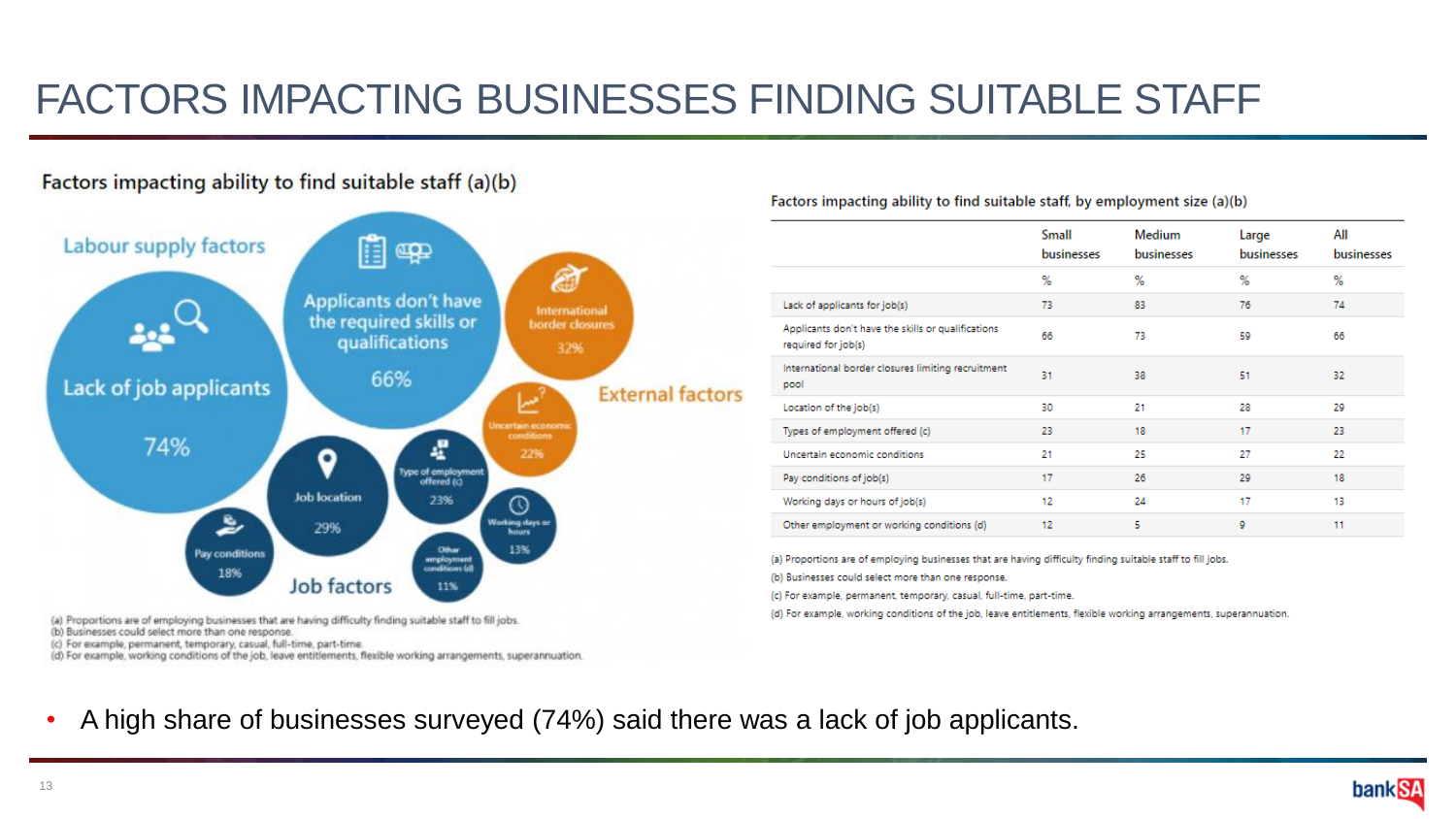#### PLANS BY BUSINESSES TO ADDRESS STAFFING ISSUES

Workforce actions businesses plan to take over the next three months, by employment size (a)

 $(b)$ 



- The most common action planned to address staffing issues is increasing staff numbers.
- Retraining existing staff also features highly.
- Medium and large businesses were more likely than small businesses to expect to increase staff numbers over the next three months.

(b) Businesses could select more than one response.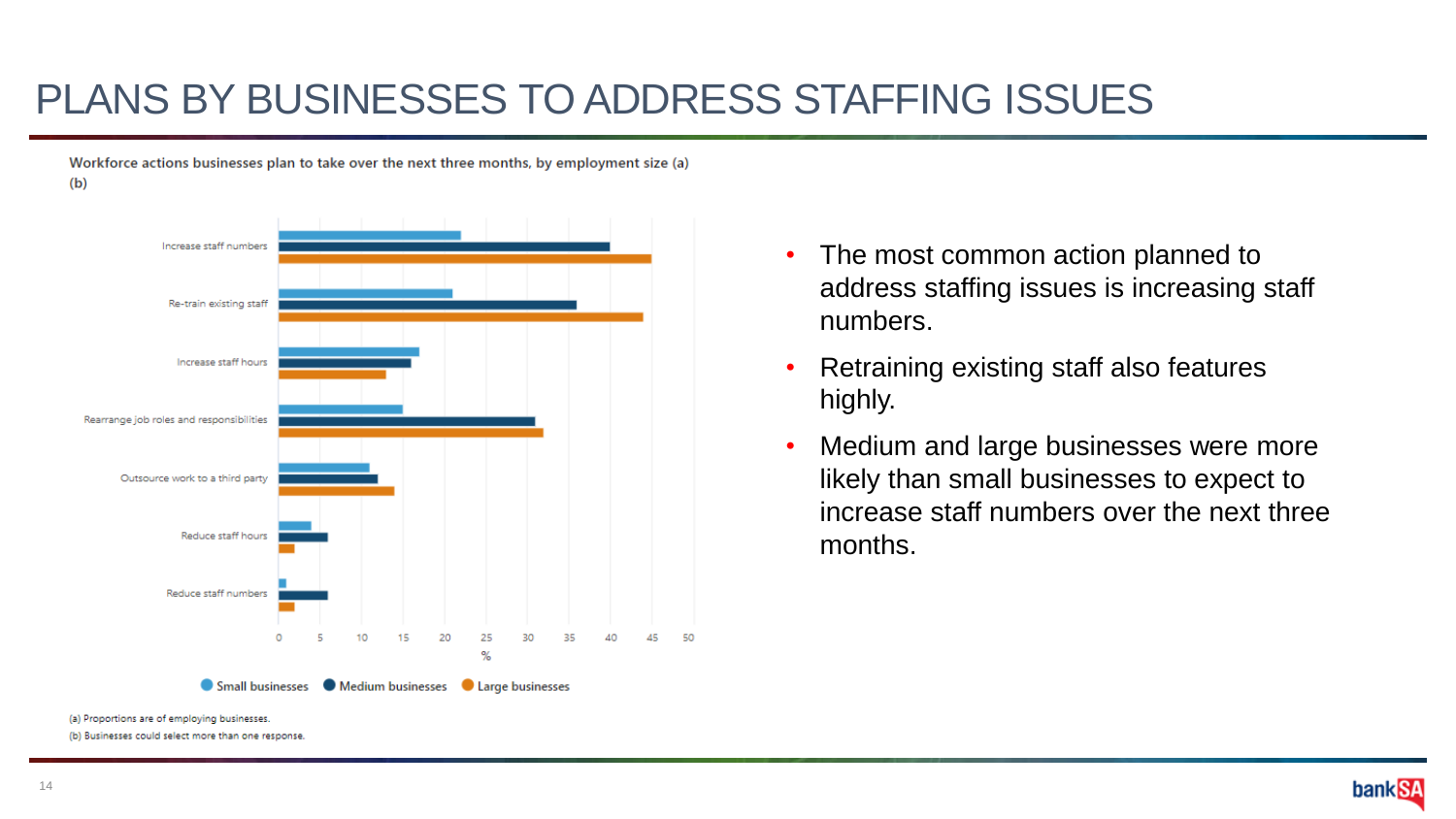# TOP WORKFORCE ACTIONS BY INDUSTRY

#### Top workforce actions, by top industries (a)(b)

| Top workforce actions   | <b>Top industries</b>                                                                                               |  |  |  |
|-------------------------|---------------------------------------------------------------------------------------------------------------------|--|--|--|
| Increase staff numbers  | 32% Electricity, gas, water and waste services<br>29% Mining<br>28% Professional, scientific and technical services |  |  |  |
| Re-train existing staff | 42% Retail trade<br>38% Education and training<br>37% Other services (c)                                            |  |  |  |
| Increase staff hours    | 28% Transport, postal and warehousing<br>26% Arts and recreation services<br>23% Accommodation and food services    |  |  |  |

(a) Proportions are of employing businesses.

(b) Businesses could select more than one response.

(c) Includes repair and maintenance, personal (e.g. hairdressers) and other services.



(a) Proportions are of employing businesses.

(b) Proportions are of businesses that plan to increase staff numbers over the next three months.

(c) The sum of the component items do not equal 100% as businesses could respond 'Don't know'.

(d) The proportion of businesses that reported 'Large' was rounded to 0%.

(e) Businesses could select more than one response.

- Businesses in the electricity, gas, water & waste services industry were the most likely to lift staffing numbers.
- Of all businesses planning to lift employment over the next 3 months, the lift is mostly expected to be small and for permanent staff.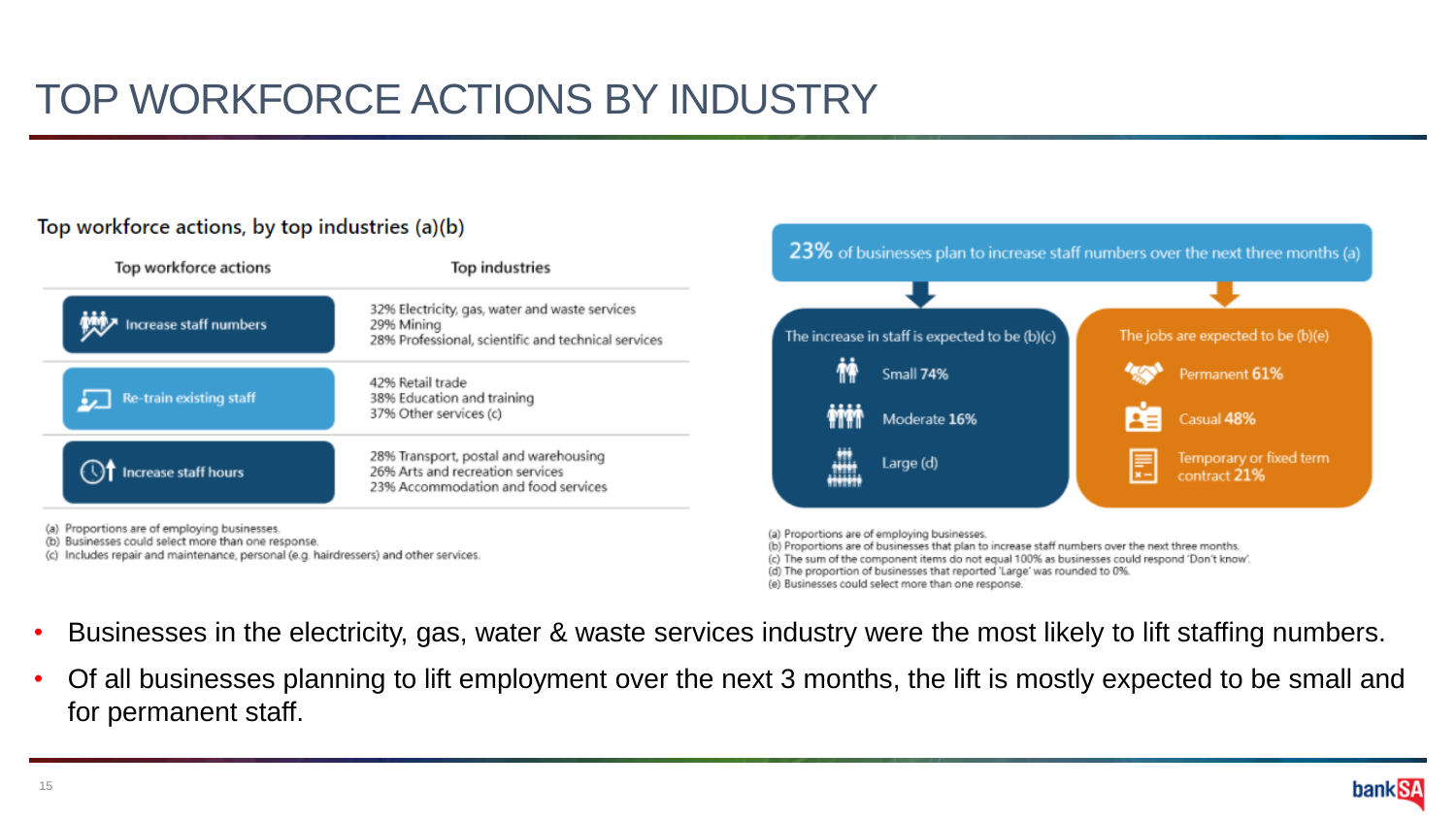

- In responding to the survey, businesses are asked to provide a best estimate only, without accessing records or reports.
- The survey was conducted through a telephone based survey between 9 and 16 June 2021.
- The survey is based on a random sample of approximately 2,000 units stratified by industry and employment size.
- The final response rate was 64% (or 1,275 responding businesses).
- The survey sample is re-weighted to adjust for non-responses.
- Businesses who did not respond might not have done so because they are adversely impacted by COVID-19. If this were the case there is potential for systematic bias in these estimates. That would mean that the responses in this survey would underestimate the impact of COVID-19 on businesses.

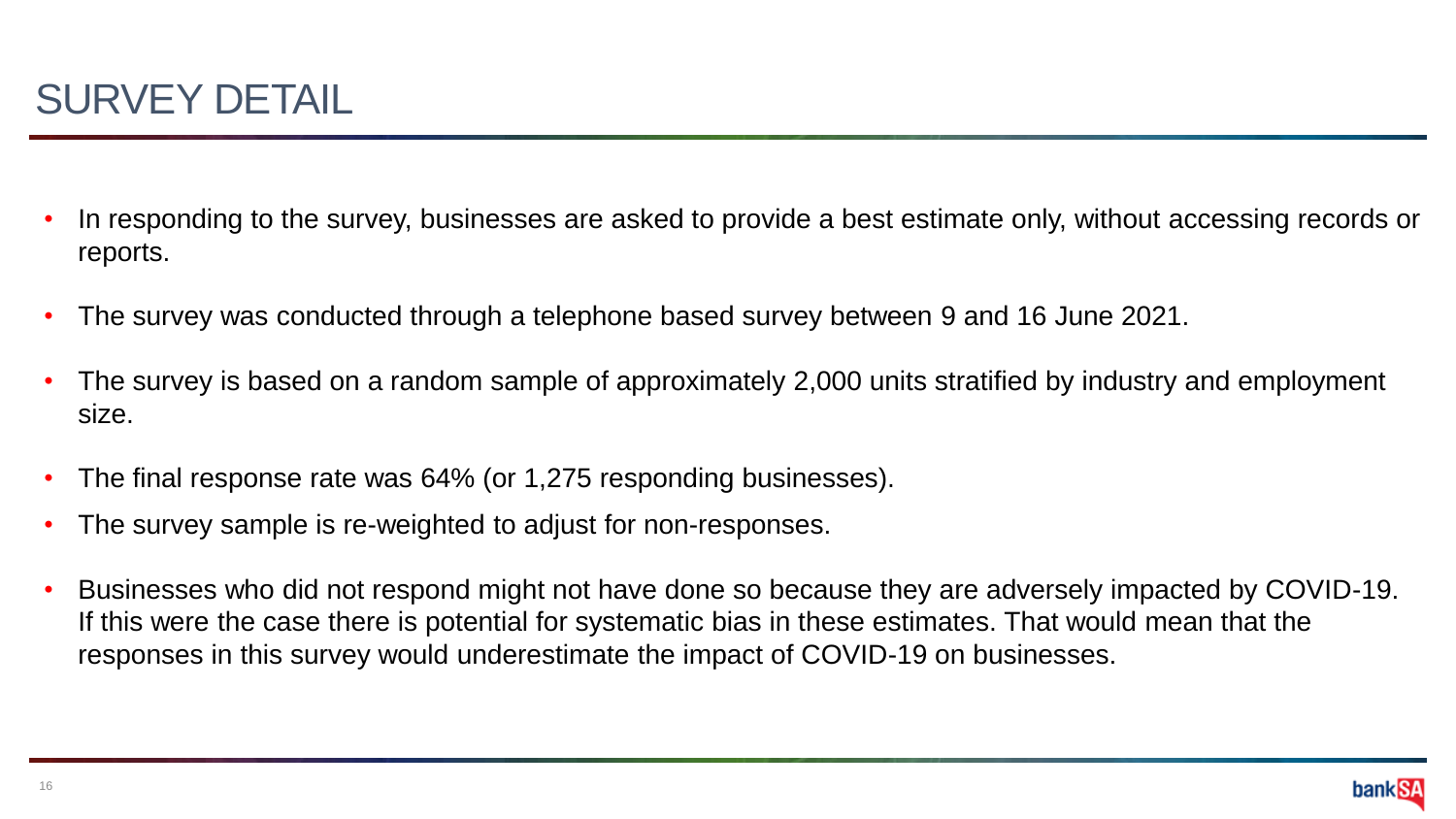

#### **Chief Economist Economist Economist**

(02) 8254 3251 (02) 8254 0023

Besa Deda Matthew Bunny

dedab@banksa.com.au matthew.bunny@banksa.com.au